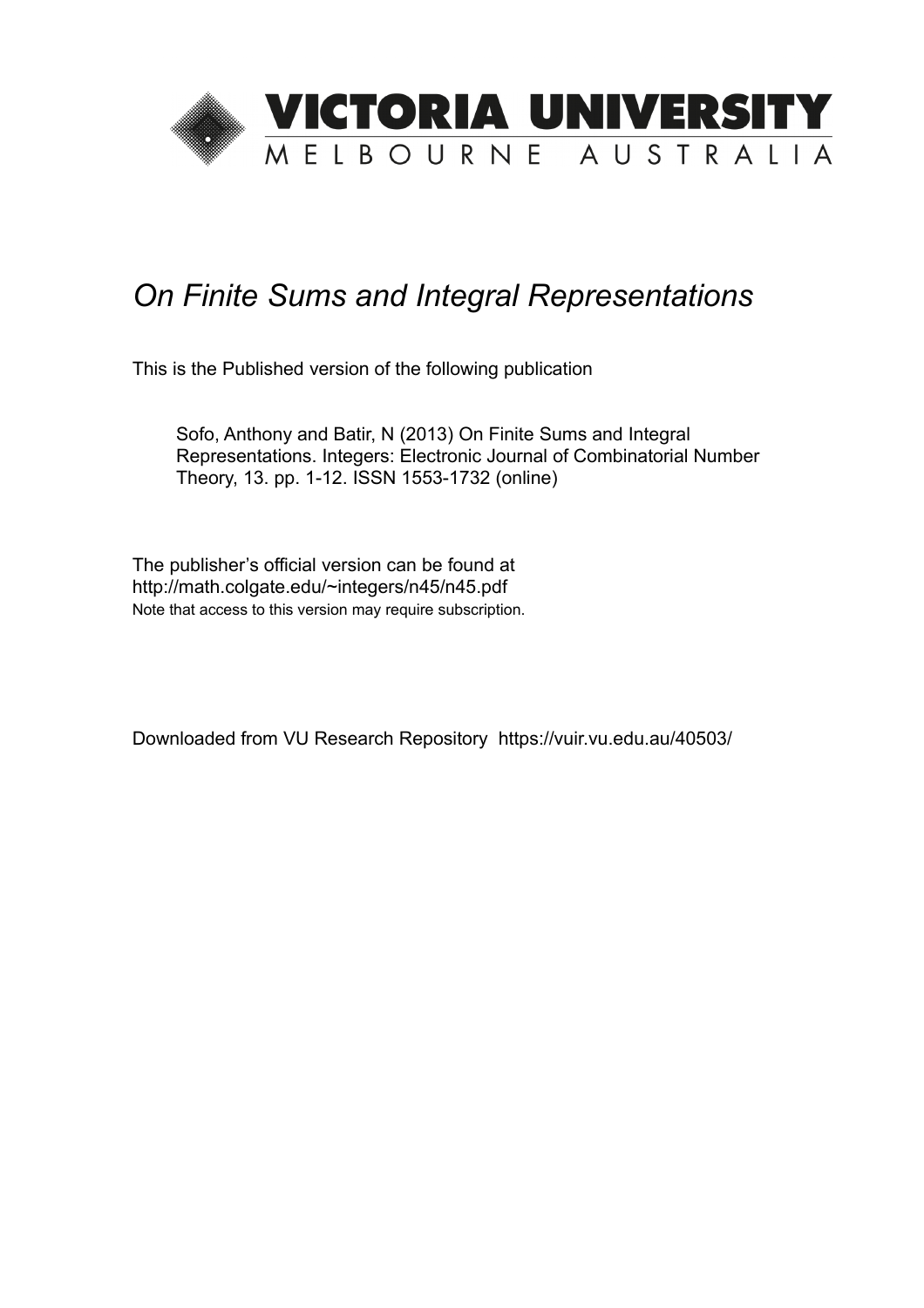

## ON FINITE SUMS AND INTEGRAL REPRESENTATIONS

Anthony Sofo *Victoria University, Melbourne City, Australia.* anthony.sofo@vu.edu.au

N. Batir

*Department of Mathematics, Faculty of Sciences and Arts, Nev¸sehır University, Nev¸sehır, Turkey* nbatir@hotmail.com

*Received: 7/26/12, Revised: 4/29/13, Accepted: 7/6/13, Published: 8/12/13*

## Abstract

In this paper we give an alternative proof for a reciprocal binomial coefficient sum given by Sun:  $\sum_{n=1}^{\infty}$ *k*=1  $\frac{1}{k^2 {k+n \choose k}}$ . We then generalize the result to  $\sum_{k=1}^n$ *k*=1  $\frac{1}{k^m\binom{k+n}{n}},$  for  $m, n$ positive integers, and give its integral representation.

### 1. Introduction and Preliminaries

In the paper [15], Sun states and proves the following new lemma.

**Lemma 1.** For each  $n = 1, 2, 3, \ldots$ , we have:

$$
\sum_{k=1}^{n} \frac{1}{k^2 \binom{k+n}{k}} = 3 \sum_{k=1}^{n} \frac{1}{k^2 \binom{2k}{k}} - \sum_{k=1}^{n} \frac{1}{k^2}.
$$
 (1)

Sun's proof relies on a known identity and induction. The induction proof is perfectly valid; however, it does not shed light on how and if (1) may be generalized. In this paper we give an integral representation for the left-hand side of (1) and then generalize the result in various directions. For the sake of completeness we first highlight the induction proof as given in [15].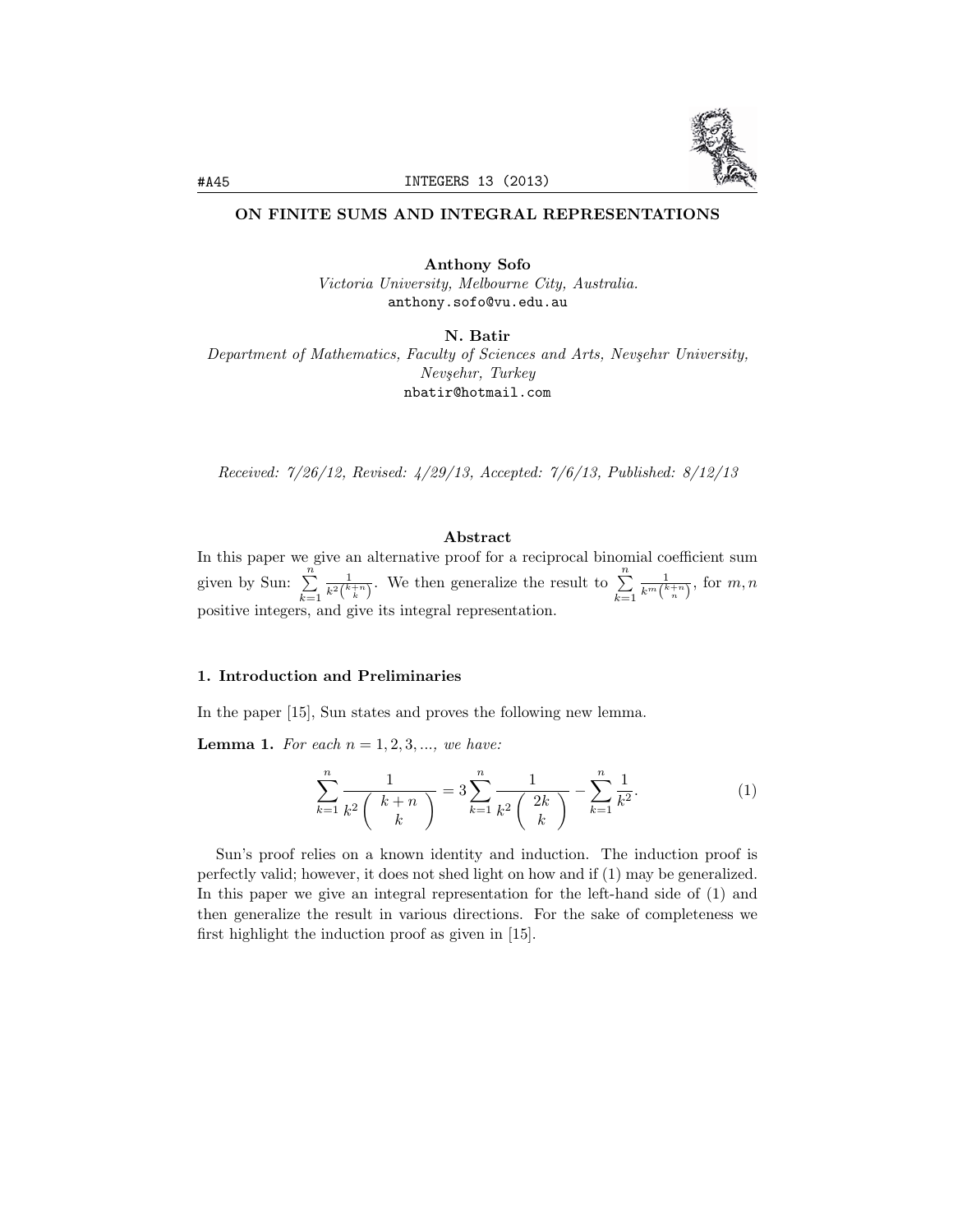*Proof.* Observe that, for  $n \in \mathbb{N}$  (where  $\mathbb{N} := \{1, 2, 3...\}$ ),

$$
\sum_{k=1}^{n} \left( \frac{1}{k^2 \binom{k+n}{k}} - \frac{1}{k^2 \binom{k+n+1}{k}} \right) = \sum_{k=1}^{n} \frac{\binom{k+n}{k-1}}{k^2 \binom{k+n}{k}} \binom{k+n+1}{k}
$$

$$
= \frac{1}{(n+1)(n+2)} \sum_{k=0}^{n-1} \frac{1}{\binom{k+n+2}{n+2}}.
$$

There is an identity [4] that states: for *b* an integer greater than 1 :

$$
\sum_{k=0}^{m} \frac{1}{\binom{x+k}{b}} = \frac{b}{b-1} \left( \frac{1}{\binom{x-1}{b-1}} - \frac{1}{\binom{x+m}{b-1}} \right);
$$

and for  $b = 1$ ,

$$
\sum_{k=0}^{m} \frac{1}{x+k} = H_{m+x} - H_{x-1}.
$$

Now

$$
\sum_{k=1}^{n} \left( \frac{1}{k^2 \binom{k+n}{k}} - \frac{1}{k^2 \binom{k+n+1}{k}} \right) = \frac{1}{(n+1)^2} \left( 1 - \frac{1}{\binom{2n+1}{n+1}} \right)
$$

and hence

$$
\sum_{k=1}^{n+1} \frac{1}{k^2 \binom{k+n+1}{k}} - \sum_{k=1}^n \frac{1}{k^2 \binom{k+n}{k}} = \frac{3}{(n+1)^2 \binom{2n+2}{n+1}} - \frac{1}{(n+1)^2}.
$$

Therefore (1) follows by induction.

In this paper we shall give a different proof of (1), then generalize the result, and also give integral representations of the specified sums. These results will in turn allow for stronger results on the congruences of similar sums. First we give some definitions which will be useful throughout this paper.

The generalized harmonic numbers in power  $\alpha$  are defined as:

$$
H_n^{(\alpha)} = \sum_{r=1}^n \frac{1}{r^{\alpha}},
$$

 $\Box$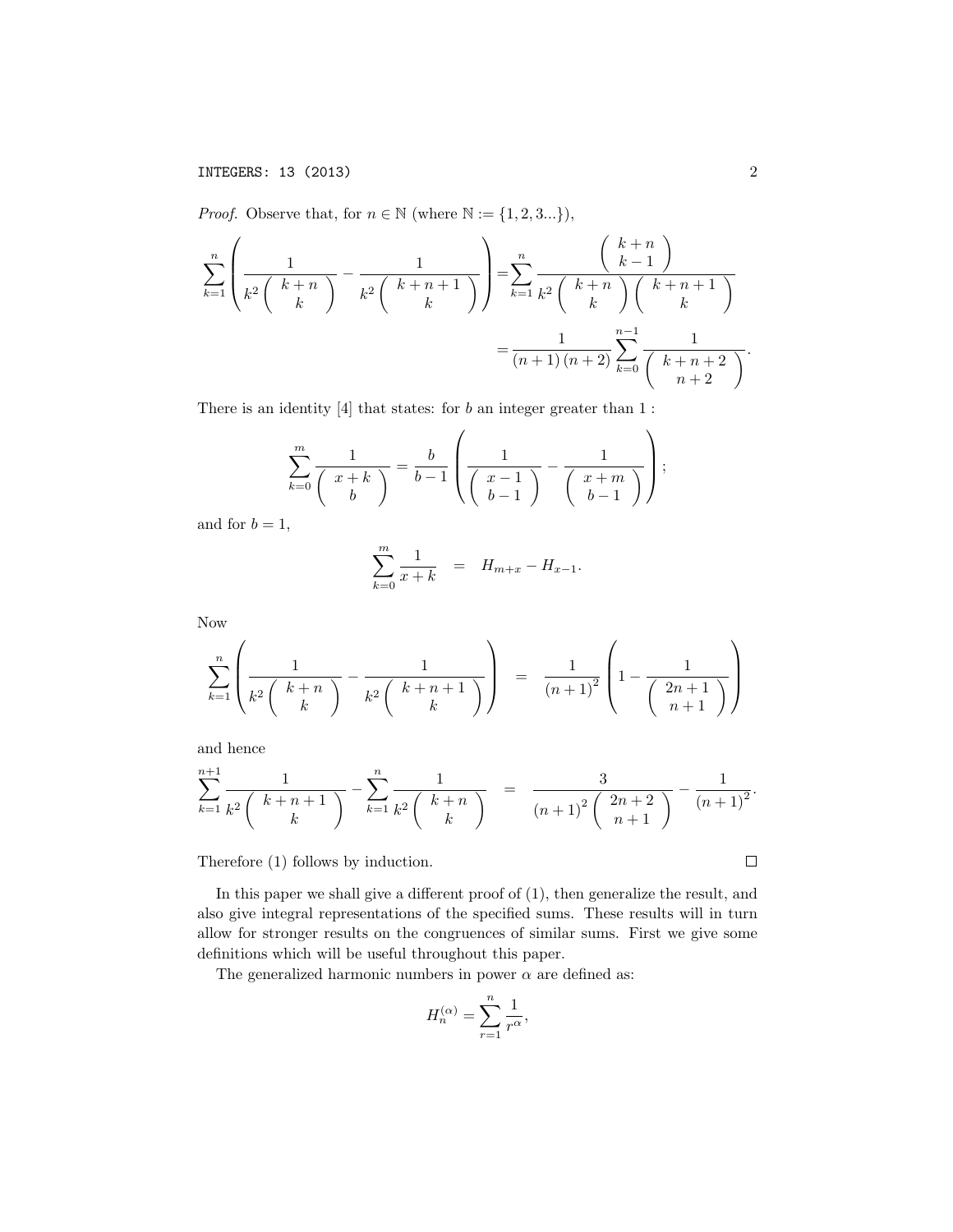and the  $n^{th}$  harmonic number for  $\alpha = 1$  is:

$$
H_n^{(1)} = H_n = \int_0^1 \frac{1 - t^n}{1 - t} dt = \sum_{r=1}^n \frac{1}{r} = \gamma + \psi (n + 1),
$$

where  $\gamma$  denotes the Euler-Mascheroni constant, defined by

$$
\gamma = \lim_{n \to \infty} \left( \sum_{r=1}^{n} \frac{1}{r} - \log(n) \right) = -\psi(1) \approx 0.5772156649...
$$

Let  $\mathbb C$  be the set of complex numbers,  $\mathbb R$  the set of real numbers and  $\mathbb N$  the set of natural numbers. Then for  $w \in \mathbb{C} \backslash \mathbb{Z}_0^-$ ,  $(w)_n$  is Pochhammer's symbol defined by

$$
(w)_n = \begin{cases} \frac{\Gamma(w+n)}{\Gamma(n)} = w(w+1)...(w+n-1), \text{ for } n \in \mathbb{N} \\ 1, & \text{for } n = 0 \end{cases}
$$
 (2)

where  $\mathbb{Z}_0^-$  denotes the set of non-positive integers, and the Gamma and beta functions are defined respectively as

$$
\Gamma(z) = \int_0^\infty w^{z-1} e^{-w} dw, \text{ for } \text{Re}(z) > 0,
$$

and

$$
B(s, z) = B(z, s) = \int_0^1 w^{s-1} (1 - w)^{z-1} dw = \frac{\Gamma(s) \Gamma(z)}{\Gamma(s + z)}
$$

for  $\text{Re}(s) > 0$  and  $\text{Re}(z) > 0$ . The binomial coefficient is defined as

$$
\left(\begin{array}{c}z\\w\end{array}\right)=\frac{\Gamma\left(z+1\right)}{\Gamma\left(w+1\right)\Gamma\left(z-w+1\right)}
$$

for *z* and *w* non-negative integers, where  $\Gamma(x)$  is the Gamma function. The polygamma functions  $\psi^{(k)}(z)$ ,  $k \in \mathbb{N}$  are defined by:

$$
\psi^{(k)}(z) := \frac{d^{k+1}}{dz^{k+1}} \log \Gamma(z) = \frac{d^k}{dz^k} \left( \frac{\Gamma'(z)}{\Gamma(z)} \right)
$$

$$
= -\int_0^1 \frac{\left[ \log(t) \right]^k t^{z-1}}{1-t} dt, \ k \in \mathbb{N}, \tag{3}
$$

and  $\psi^{(0)}(z) = \psi(z)$  denotes the psi, or digamma function, defined by:

$$
\psi(z) = \frac{d}{dz} \log \Gamma(z) = \frac{\Gamma'(z)}{\Gamma(z)}.
$$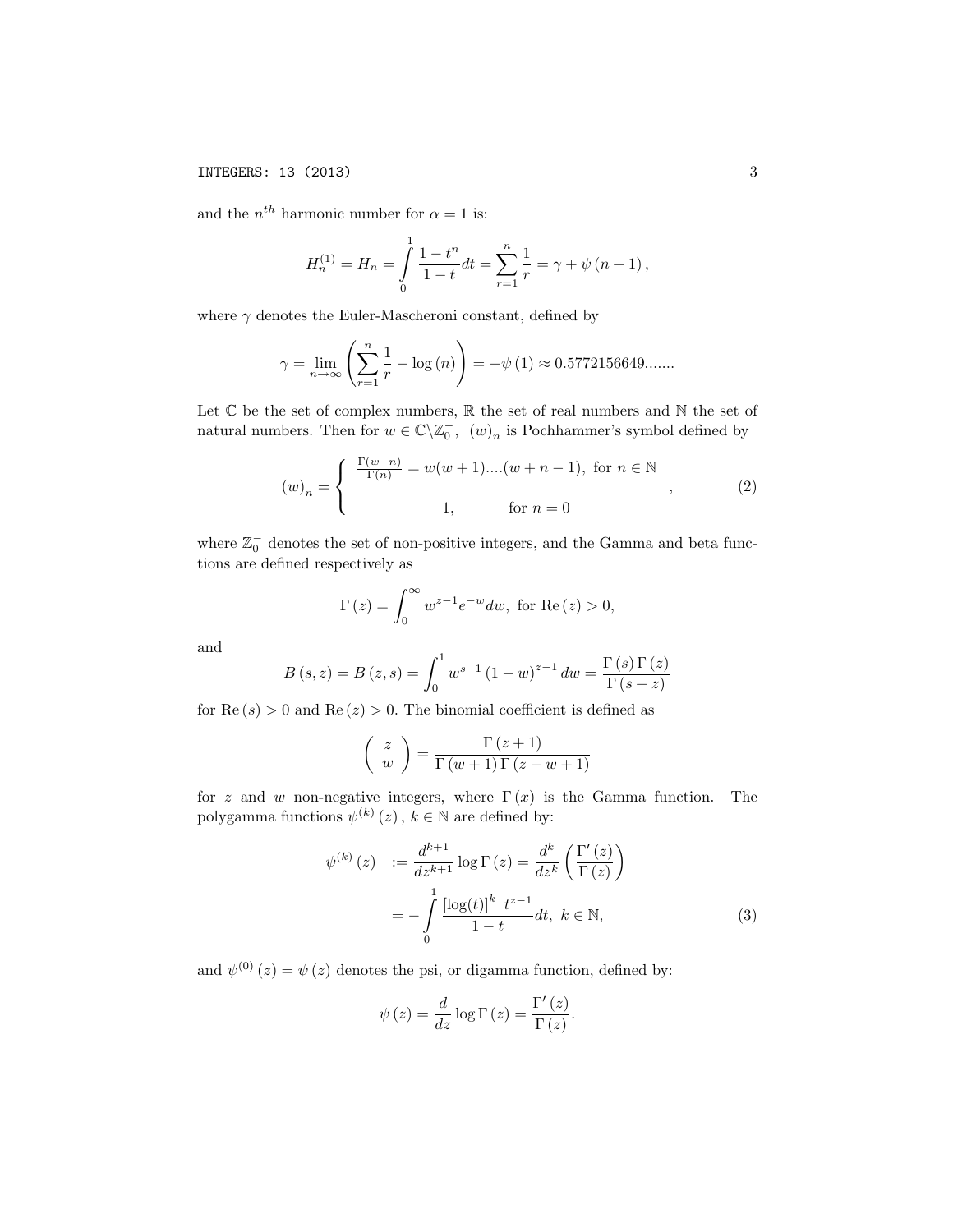INTEGERS: 13 (2013) 4

We also recall the relation for  $m = 1, 2, 3, \ldots$ ,

$$
H_{z-1}^{(m+1)} = \zeta(m+1) + \frac{(-1)^m}{m!} \psi^{(m)}(z).
$$
 (4)

There are many results of the type (1) for finite, infinite and alternating sums. For example see [1], [2], [3], [5], [6], [7], [8], [9], [10], [11], [16], [18] and references therein.

## 2. Generalizations

The next lemma deals with an alternative proof of (1) from which more generalized identities can be ascertained.

Lemma 2. *Let n be a positive integer. Then*

$$
\sum_{k=1}^{n} \frac{1}{k^2 \binom{k+n}{n}} = \int_{0}^{1} \int_{0}^{1} \frac{(1-x)^n (1 - (xy)^n)}{1 - xy} dy dx \tag{5}
$$

$$
= -(H_n)^2 + \sum_{k=1}^n \frac{(-1)^{k+1} {n \choose k} H_{n+k}}{k}.
$$
 (6)

*Proof.*

$$
\sum_{k=1}^{n} \frac{1}{k^2 \binom{k+n}{n}} = \sum_{k=1}^{n} \frac{n!}{k^2 \prod_{j=1}^{n} (k+j)} = \sum_{k=1}^{n} \frac{n!}{k^2 (k+1)_{n+1}}
$$

$$
= \sum_{k=1}^{n} \frac{n!}{k^2} \sum_{j=1}^{n} \frac{A_j}{k+j},
$$

where

$$
A_j = (-1)^{j+1} \frac{j}{n!} \binom{n}{j}
$$

which can be easily shown by multiplying the previous equation by  $k + i$  and then taking the limit  $k \rightarrow (-i)$ .

Now

$$
\sum_{k=1}^{n} \frac{1}{k^2 \binom{k+n}{n}} = \sum_{j=1}^{n} (-1)^{j+1} j \binom{n}{j} \sum_{k=1}^{n} \frac{1}{k^2 (k+j)}
$$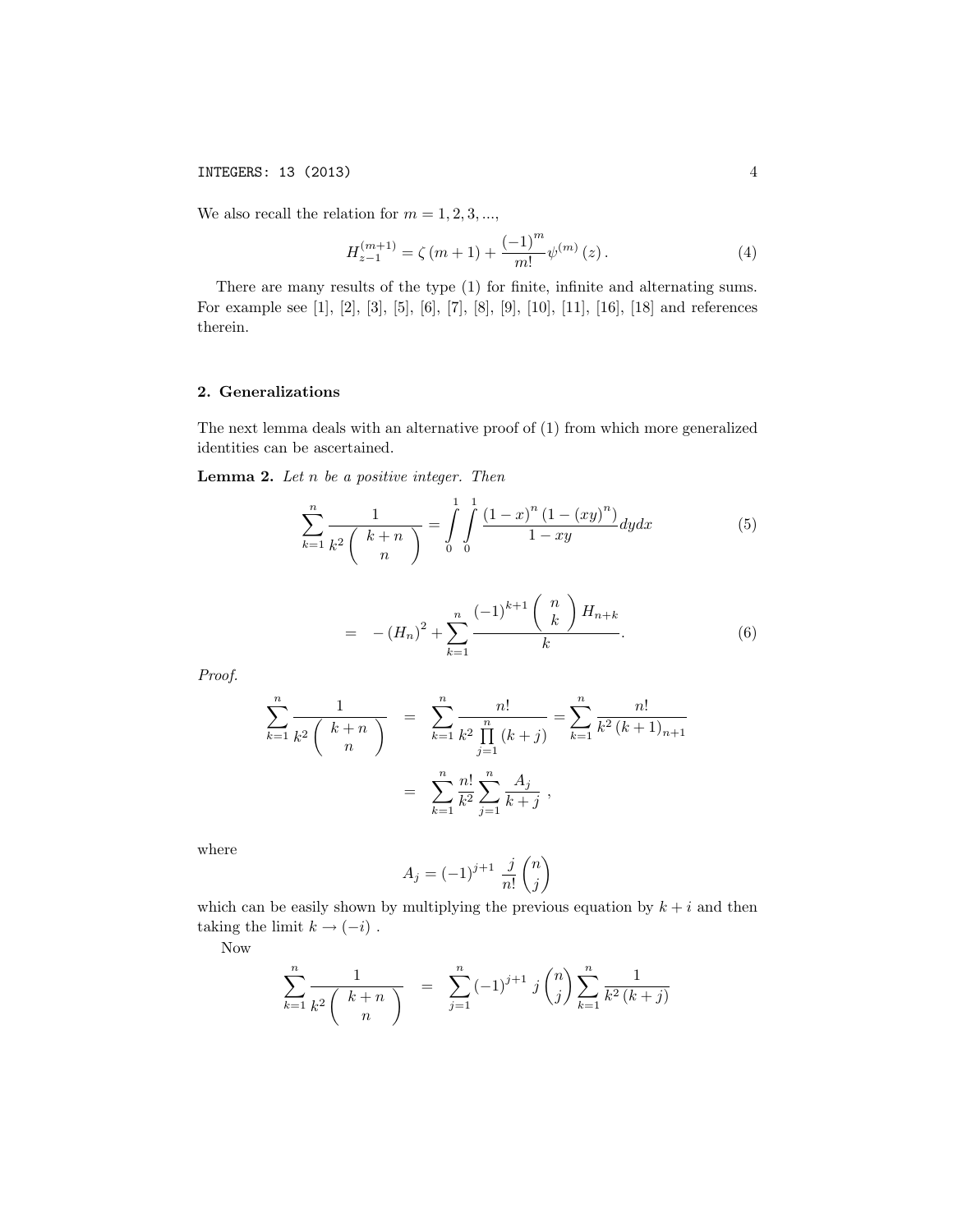$$
= \sum_{j=1}^{n} (-1)^{j+1} j {n \choose j} \sum_{k=1}^{n} \left[ \frac{1}{k^2 j} - \frac{1}{kj^2} + \frac{1}{j^2 (k+j)} \right]
$$
  

$$
= \sum_{j=1}^{n} (-1)^{j+1} j {n \choose j} \left[ \frac{H_n^{(2)}}{j} - \frac{H_n}{j^2} + \frac{H_{n+j}}{j^2} - \frac{H_j}{j^2} \right]
$$
  

$$
= H_n^{(2)} - H_n H_n - H_n^{(2)} + \sum_{j=1}^{n} \frac{(-1)^{j+1} {n \choose j} H_{n+j}}{j},
$$

which is the result  $(6)$ . The identity  $(6)$  is an alternate representation to  $(1)$  and shows that:

$$
\sum_{k=1}^{n} \frac{(-1)^{k+1} {n \choose k} H_{n+k}}{k} = 3 \sum_{k=1}^{n} \frac{1}{k^2 {2k \choose k}} + (H_n)^2 - H_n^{(2)}.
$$

From  $(6)$ ,  $(1)$  and some manipulations we can ascertain

$$
-(H_n)^2 + \sum_{k=1}^n \frac{(-1)^{k+1} {n \choose k} H_{n+k}}{k} = 3 \sum_{k=1}^n \frac{1}{k^2 {2k \choose k}} - H_n^{(2)};
$$
  

$$
\sum_{k=1}^n \left( \frac{(-1)^{k+1} {n \choose k} H_{n+k}}{k} - \frac{3}{k^2 {2k \choose k}} \right) = (H_n)^2 - H_n^{(2)} = \frac{2}{n!} \begin{bmatrix} n+1\\3 \end{bmatrix}
$$
  

$$
= 2 \sum_{k=1}^n (-1)^k {n \choose k} \left( \frac{H_k}{k} - \frac{1}{k^2} \right) \qquad (7)
$$

where  $\left\lceil \right\rceil$   $\cdot$ *·* 1 are the unsigned Stirling numbers of the first kind (see [17]). Also from (7), after some algebraic manipulations, we recover the alternating sum identity [14], given by:

*k*=1

$$
\sum_{k=1}^{n} (-1)^{k+1} {n \choose k} \frac{H_k}{k} = H_n^{(2)}.
$$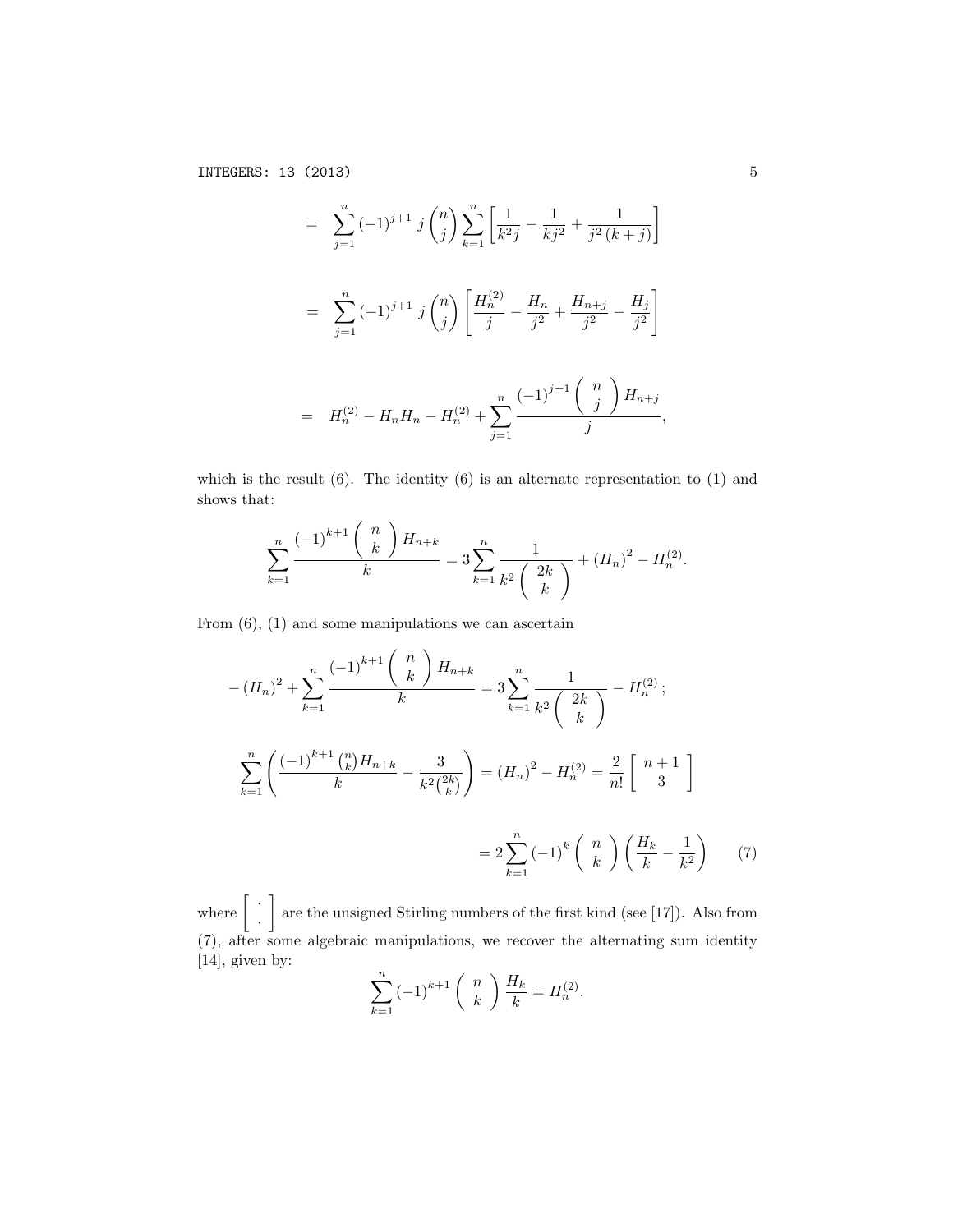The integral representation (5) is obtained as follows. Let  $m \in \mathbb{R} \setminus \{-1, -2, -3, ...\}$ and expand,

$$
\sum_{k=1}^{n} \frac{1}{k^{2} \binom{k+n}{n} \binom{k+m}{m}} = \sum_{k=1}^{n} \frac{\Gamma(k) \Gamma(n+1) \Gamma(k) \Gamma(m+1)}{\Gamma(k+n+1) \Gamma(k+m+1)}
$$
  
= 
$$
\sum_{k=1}^{n} B(k, n+1) B(k, m+1) = \int_{0}^{1} \int_{0}^{1} \frac{(1-x)^{n} (1-y)^{m}}{xy} \sum_{k=1}^{n} (xy)^{k} dy dx
$$
  
= 
$$
\int_{0}^{1} \int_{0}^{1} (1-x)^{n} (1-y)^{m} \left(\frac{1-(xy)^{n}}{1-xy}\right) dy dx,
$$

and putting  $m = 0$  we arrive at (5).

Remark 3. As a matter of interest, in hypergeometric form (5) is written as:

$$
\sum_{k=1}^{n} \frac{1}{k^2 \binom{k+n}{n}} = \zeta(2) - H_n^{(2)} - \frac{{}^{3}F_2 \binom{1, n+1, n+1}{2+n, 2+2n} \left[1\right]}{\left(n+1\right)^2 \binom{2n+1}{n}}
$$

from which we see:

$$
\frac{{}_{3}F_{2}\left[\begin{array}{c}1,n+1,n+1\\2+n,2+2n\end{array}\bigg|1\right]}{(n+1)^{2}\left(\begin{array}{c}2n+1\\n\end{array}\right)} = \zeta(2) - 3\sum_{k=1}^{n}\frac{1}{k^{2}\left(\begin{array}{c}2k\\k\end{array}\right)}
$$

and

$$
\frac{1}{(n+1)} \quad {}_3F_2 \left[ \begin{array}{c} 1,1,1 \\ 2,2+n \end{array} \middle| 1 \right] = \zeta(2) - H_n^{(2)} = \sum_{k=n+1}^{\infty} \frac{1}{k^2},
$$

where  ${}_{p}F_{q}$   $\left[\begin{array}{c} \cdot, \cdot, \cdot, \ldots \cdot \\ \cdot \end{array}\right]$ *·, ·, ·, .....*  $\begin{picture}(180,17)(-21,17)(-21,17)(-21,17)(-21,17)(-21,17)(-21,17)(-21,17)(-21,17)(-21,17)(-21,17)(-21,17)(-21,17)(-21,17)(-21,17)(-21,17)(-21,17)(-21,17)(-21,17)(-21,17)(-21,17)(-21,17)(-21,17)(-21,17)(-21,17)(-21,17)(-21,17)(-21,17)(-21,17)(-21,17)(-21,1$ 1 5 is the hypergeometric function. Also from (5), we obtain the very useful integral identity:

$$
\sum_{k=1}^{n} \frac{H_k}{k^2} = -\int_{0}^{1} \int_{0}^{1} \frac{\ln(1-x) (1 - (xy)^n)}{1 - xy} dy dx.
$$

 $\Box$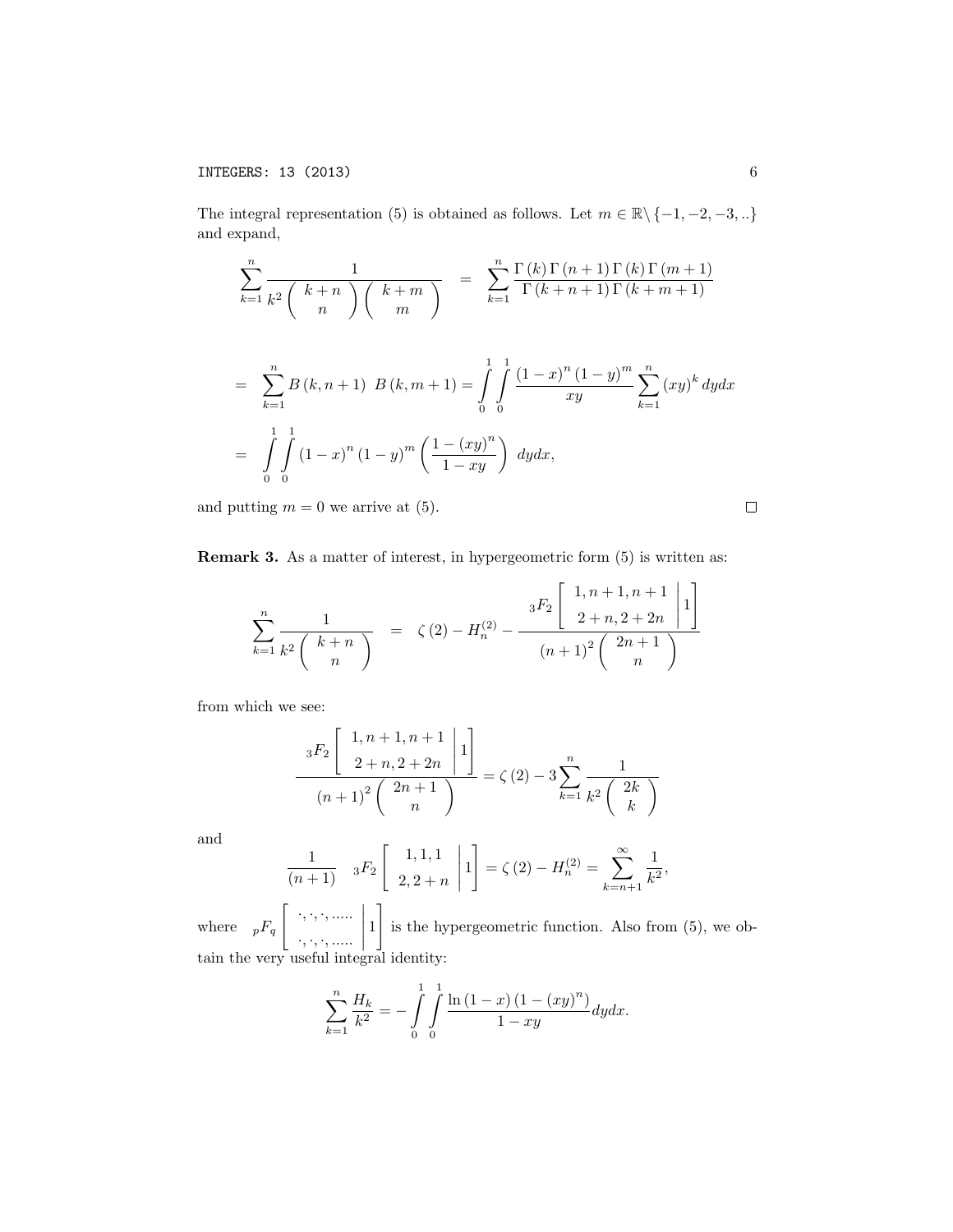To the authors knowledge no identity, in terms of special numbers, exists for  $\sum_{n=1}^{n}$ *k*=1  $\frac{H_k}{k^2}$ but we have the known identities:

$$
\sum_{k=1}^{n} \left( \frac{H_k}{k^2} + \frac{H_k^{(2)}}{k} \right) = H_n H_n^{(2)} + H_n^{(3)} \text{ and } \sum_{k=1}^{n} \frac{H_k^{(2)}}{k^2} = \frac{H_n^{(4)} + \left( H_n^{(2)} \right)^2}{2}.
$$

The next lemma deals with the derivatives of binomial coefficients.

**Lemma 4.** Let *q* and *p* be positive integers. Also let  $Q(p, x) = \begin{pmatrix} p+x \ p \end{pmatrix}$ *x*  $\setminus$ <sup>-1</sup> *be an analytic function in x and*

$$
Q^{(q)}(p,x) = \frac{d^q}{dx^q} \left( \begin{pmatrix} p+x \\ x \end{pmatrix}^{-1} \right).
$$

*Then,*

$$
(-1)^{q-1} q! \sum_{r=0}^{p} (-1)^{r} {p \choose r} \frac{r}{(r+x)^{q+1}} = Q^{(q)}(p,x)
$$

$$
= \frac{(-1)^{q} q! p}{(x+1)^{q+1}} \quad {}_{q+2}F_{q+1} \left[ \begin{array}{c} \frac{(q+1)-terms}{x+1, \dots, x+1, 1-p} \\ \vdots \\ \frac{x+2, \dots, x+2}{(q+1)-terms} \end{array} \right] 1 \right].
$$

*For*  $x = 0$ *,* 

$$
Q^{(q)}(p,0) = (-1)^{q-1} q! \sum_{r=1}^{p} (-1)^{r} {p \choose r} \frac{1}{r^{q}}
$$
  
= 
$$
(-1)^{q} q! p_{q+2} F_{q+1} \begin{bmatrix} \frac{(q+1)-terms}{1, \dots, 1}, 1-p \\ \frac{2, \dots, 2}{(q+1)-terms} \end{bmatrix} \begin{bmatrix} 1 \\ 1 \end{bmatrix}.
$$

*Proof.* A proof and the following examples have been given in [12].

 $\Box$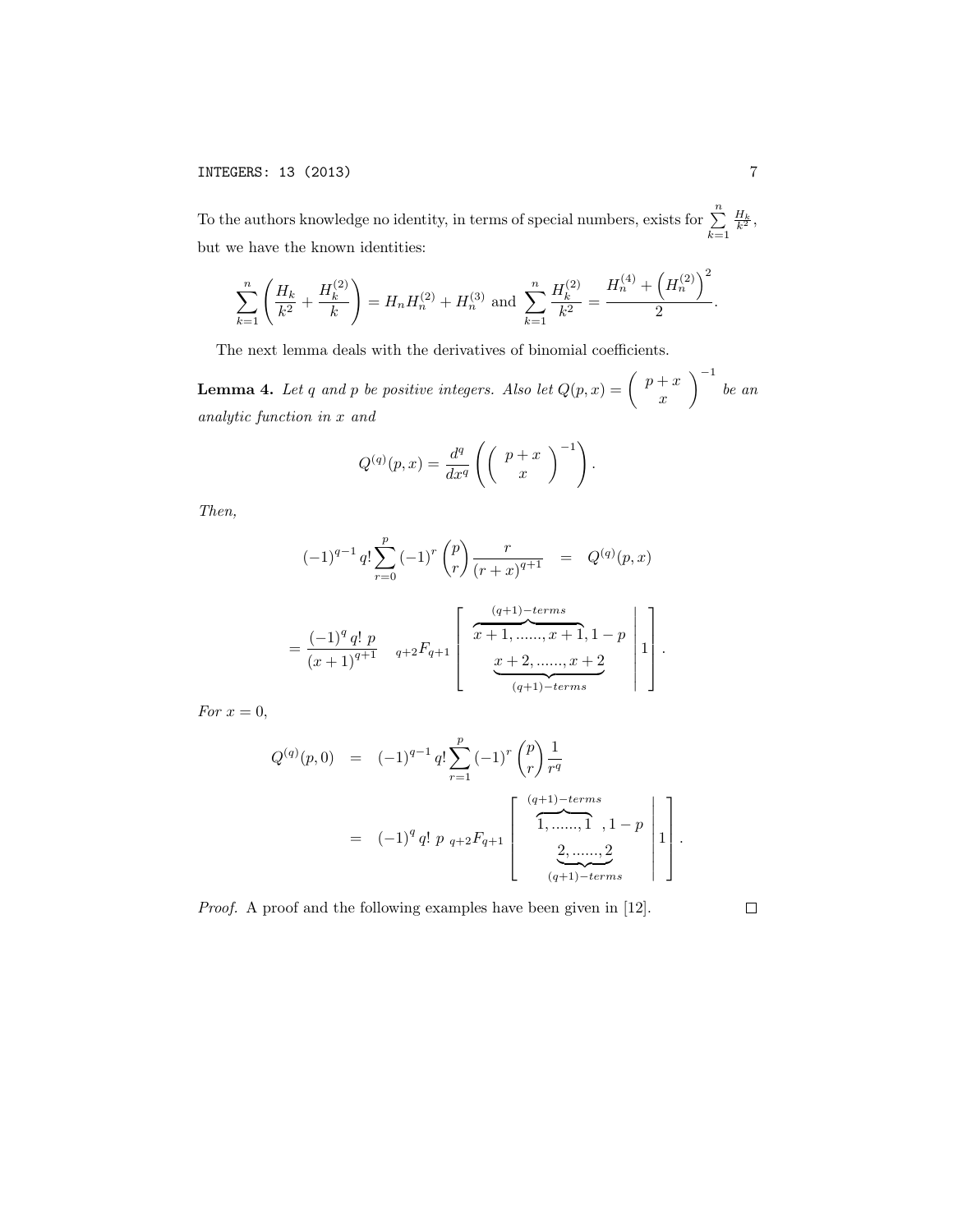Now we list some particular cases of Lemma 4:

$$
Q^{(1)}(p,x) = -\left(\begin{array}{c} p+x \\ x \end{array}\right)^{-1} \sum_{r=1}^{p} \frac{1}{r+x},
$$
  
\n
$$
Q^{(2)}(p,x) = \left(\begin{array}{c} p+x \\ x \end{array}\right)^{-1} \left[\left(\sum_{r=1}^{p} \frac{1}{r+x}\right)^{2} + \sum_{r=1}^{p} \frac{1}{(r+x)^{2}}\right]
$$
  
\n
$$
= \left(\begin{array}{c} p+x \\ x \end{array}\right)^{-1} \left[\sum_{r=1}^{p} \sum_{s=1}^{r} \frac{2}{(r+x)(s+x)}\right],
$$
  
\n
$$
Q^{(3)}(p,x) = -\left(\begin{array}{c} p+x \\ x \end{array}\right)^{-1} \left[\left(\sum_{r=1}^{p} \frac{1}{r+x}\right)^{3} + 2 \sum_{r=1}^{p} \frac{1}{(r+x)^{3}} - \sum_{r=1}^{p} \frac{1}{(r+x)^{3}} - \sum_{r=1}^{p} \frac{1}{r+x} \right]
$$

and

$$
Q^{(4)}(p,x) = \begin{pmatrix} p+x \\ x \end{pmatrix}^{-1} \begin{bmatrix} 6 \sum_{r=1}^{p} \frac{1}{(r+x)^2} \left( \sum_{r=1}^{p} \frac{1}{r+x} \right)^2 \\ +8 \sum_{r=1}^{p} \frac{1}{(r+x)^3} \sum_{r=1}^{p} \frac{1}{r+x} + 3 \left( \sum_{r=1}^{p} \frac{1}{(r+x)^2} \right)^2 \\ + \left( \sum_{r=1}^{p} \frac{1}{r+x} \right)^4 + 6 \sum_{r=1}^{p} \frac{1}{(r+x)^4} \end{bmatrix}.
$$

In the special case when  $x = 0$  we may write:

$$
Q^{(1)}(p,0) = -H_p^{(1)},\tag{8}
$$

$$
Q^{(2)}(p,0) = \left(H_p^{(1)}\right)^2 + H_p^{(2)},\tag{9}
$$

$$
Q^{(3)}(p,0) = -\left(H_p^{(1)}\right)^3 - 3H_p^{(1)}H_p^{(2)} - 2H_p^{(3)}
$$
\n(10)

and

$$
Q^{(4)}(p,0) = \left(H_p^{(1)}\right)^4 + 6\left(H_p^{(1)}\right)^2 H_p^{(2)} + 8H_p^{(1)}H_p^{(3)} + 3\left(H_p^{(2)}\right)^2 + 6H_p^{(4)}.\tag{11}
$$

We can generalize (5) as follows.

Theorem 5. *Let m and n be positive integers. Then:*

$$
\sum_{k=1}^{n} \frac{1}{k^{m} {k+n \choose n}} = \frac{\int_{0}^{1} \cdots \int_{0}^{1} \frac{(1-x_{1})^{n} \left[1 - \left(\prod_{j=1}^{m} x_{j}\right)^{n}\right]}{1 - \prod_{j=1}^{m} x_{j}} dx_{j} \qquad (12)
$$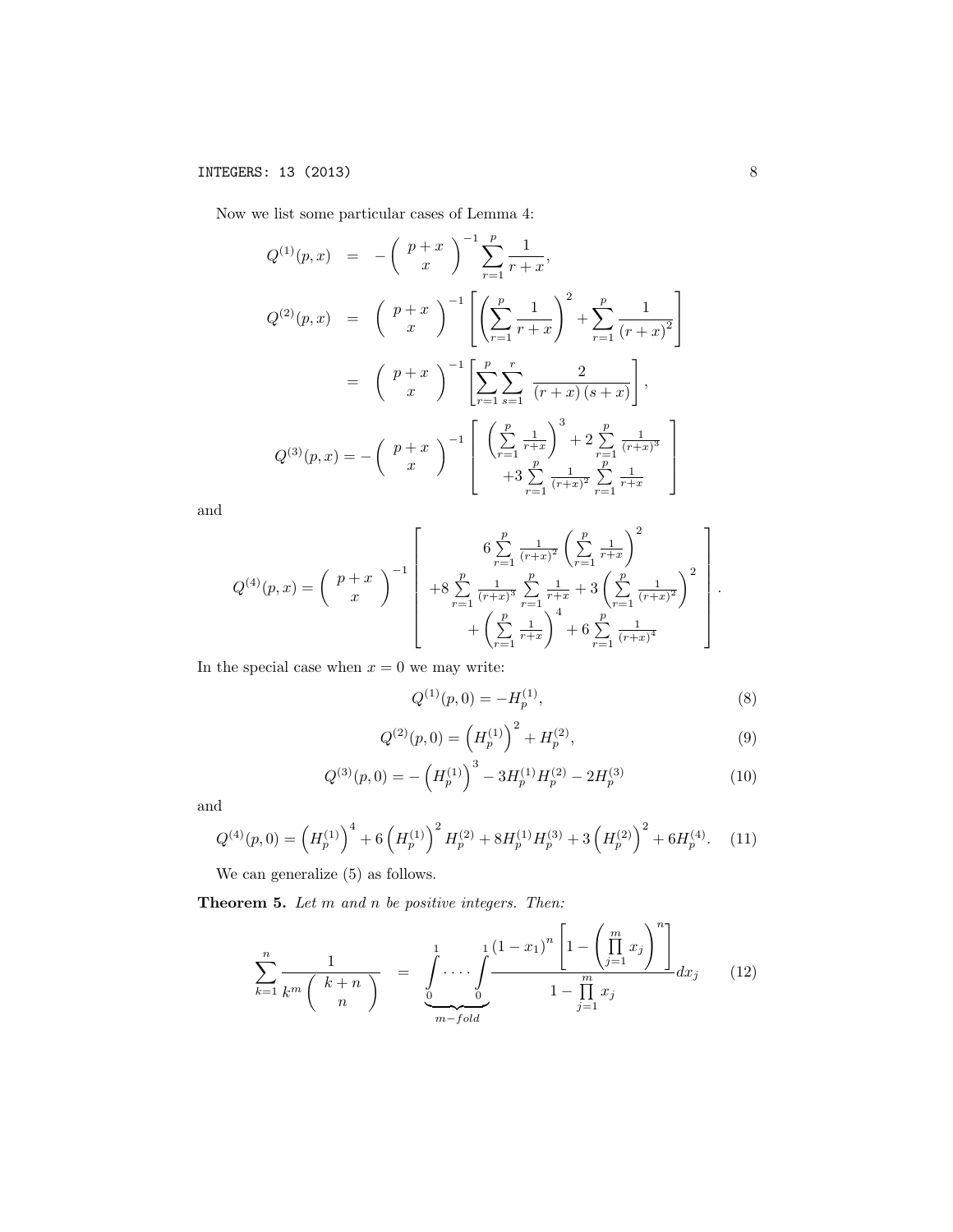INTEGERS: 13 (2013) 9

$$
= \sum_{k=1}^{n} \frac{(-1)^{m+k+1} {n \choose k} (H_{n+k} - H_k)}{k^{m-1}} + \sum_{s=1}^{m} \frac{H_n^{(s)} Q^{(m-s)}(n,0)}{(m-s)!} \tag{13}
$$

 $where Q^{(0)}(n, 0) = 1$ *. For*  $m \geq 3$ *,* 

$$
\sum_{k=1}^{n} \frac{1}{k^{m} \binom{k+n}{n}} = \frac{1}{n+1} m+1} F_m \left[ \frac{\underbrace{(m+1)-terms}_{1, \dots, 1}}_{(m-1)-terms}, 2 + n \right] \right]
$$
(14)

$$
-\frac{1}{(n+1)^m \binom{2n+1}{n}} \stackrel{m+1}{=} \left[ \frac{1, 1+n, \dots, 1+n}{2+n, \dots, 2+n, 2+2n} \right] \left[ \frac{1}{2+n, \dots, 2+n, 2+2n} \right].
$$

*Proof.* For *m* and *n* positive integers we have:

$$
\sum_{k=1}^{n} \frac{1}{k^{m} \binom{k+n}{n}} = \sum_{k=1}^{n} \frac{n!}{k^{m} \prod_{r=1}^{n} (k+r)} = \sum_{k=1}^{n} \frac{n!}{k^{m} (k+1)_{n+1}} = \sum_{k=1}^{n} \frac{n!}{k^{m}} \sum_{r=1}^{n} \frac{A_r}{k+r},
$$

where  $A_r$  is given in Lemma 2. Now

$$
\sum_{k=1}^{n} \frac{1}{k^{m} {k+n \choose n}} = \sum_{r=1}^{n} (-1)^{r+1} r {n \choose r} \sum_{k=1}^{n} \frac{1}{k^{m} (k+r)}
$$

$$
= \sum_{r=1}^{n} (-1)^{r+1} r {n \choose r} \sum_{k=1}^{n} \left( \frac{(-1)^{m}}{r^{m} (k+r)} + \sum_{s=1}^{m} \frac{(-1)^{m-s}}{r^{m+1-s} k^{s}} \right)
$$

$$
= \sum_{r=1}^{n} \frac{(-1)^{m+r+1} \binom{n}{r} (H_{n+r} - H_r)}{r^{m-1}} + \sum_{s=1}^{m} \sum_{r=1}^{n} (-1)^{r+1} r \binom{n}{r} \sum_{k=1}^{n} \frac{(-1)^{m-s}}{r^{m+1-s} k^s}
$$

$$
= \sum_{r=1}^{n} \frac{(-1)^{m+r+1} \binom{n}{r} (H_{n+r} - H_r)}{r^{m-1}} + \sum_{s=1}^{m} (-1)^{m-s} H_n^{(s)} \sum_{r=1}^{n} (-1)^{r+1} \binom{n}{r} \frac{1}{r^{m-s}},
$$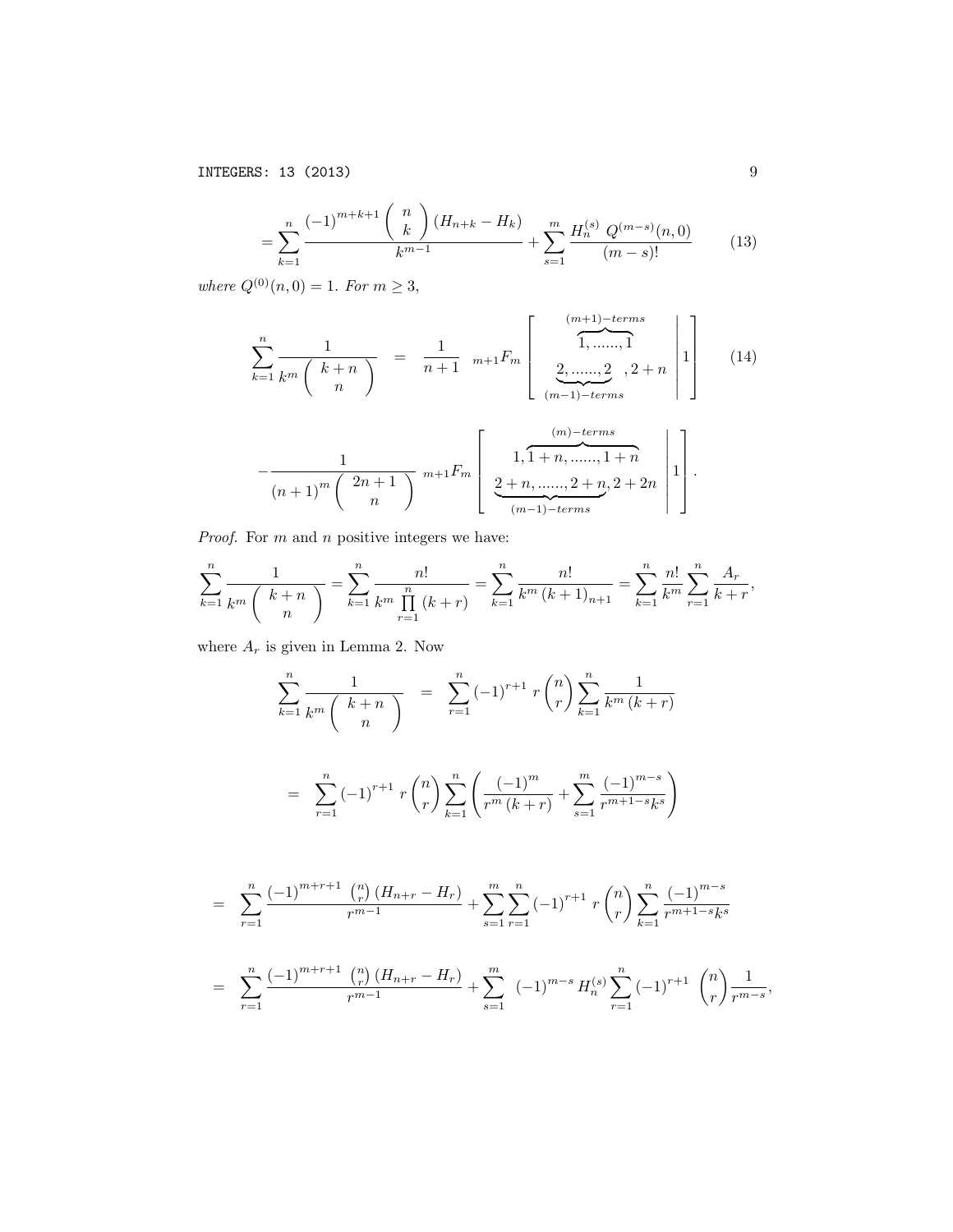where the last sum is defined in Lemma 4, and hence equals

$$
\sum_{r=1}^{n} \frac{(-1)^{m+r+1} \binom{n}{r} \left(H_{n+r} - H_r\right)}{r^{m-1}} + \sum_{s=1}^{m} \frac{H_n^{(s)} Q^{(m-s)}(n,0)}{(m-s)!},
$$

arriving at the result (13). The integral (12) is obtained in the same way as was done in Lemma 2.  $\Box$ 

Some illustrative cases follow.

**Example 6.** For  $m = 0$  and 1, we have:

$$
\sum_{k=1}^{n} \frac{1}{\binom{k+n}{n}} = \frac{1}{n-1} \left( 1 - \frac{n+1}{\binom{2n}{n}} \right), \text{ for } n > 1;
$$
  

$$
\sum_{k=1}^{n} \frac{1}{k \binom{k+n}{n}} = \frac{1}{n} \left( 1 - \frac{1}{\binom{2n}{n}} \right).
$$

For  $m = 2$ , we recover the result (5), and for  $m = 4$ ,

$$
\sum_{k=1}^{n} \frac{1}{k^4 \binom{k+n}{n}} = \sum_{k=1}^{n} \frac{(-1)^{k+1} \binom{n}{k} (H_{n+k} - H_k)}{k^3}
$$

$$
- \left(\frac{1}{6} H_n^4 + \frac{4}{3} H_n H_n^{(3)} - H_n^{(4)} - \frac{1}{2} \left(H_n^{(2)}\right)^2\right)
$$

$$
= \frac{1}{n+1} {}_5F_4 \left[ \begin{array}{c} 1,1,1,1,1 \\ 2,2,2,2+n \end{array} \middle| 1 \right] - \frac{1}{(n+1)^4 \binom{2n+1}{n}} {}_5F_4 \left[ \begin{array}{c} 1,1+n,1+n,1+n,1+n \\ 2+n,2+n,2+n,2+2n \end{array} \middle| 1 \right],
$$

and

$$
\sum_{k=1}^{n} \frac{1}{k^3 \binom{k+2}{2}} = \frac{n (13n+27)}{8 (n+1) (n+2)} - \frac{3}{2} H_n^{(2)} + H_n^{(3)}.
$$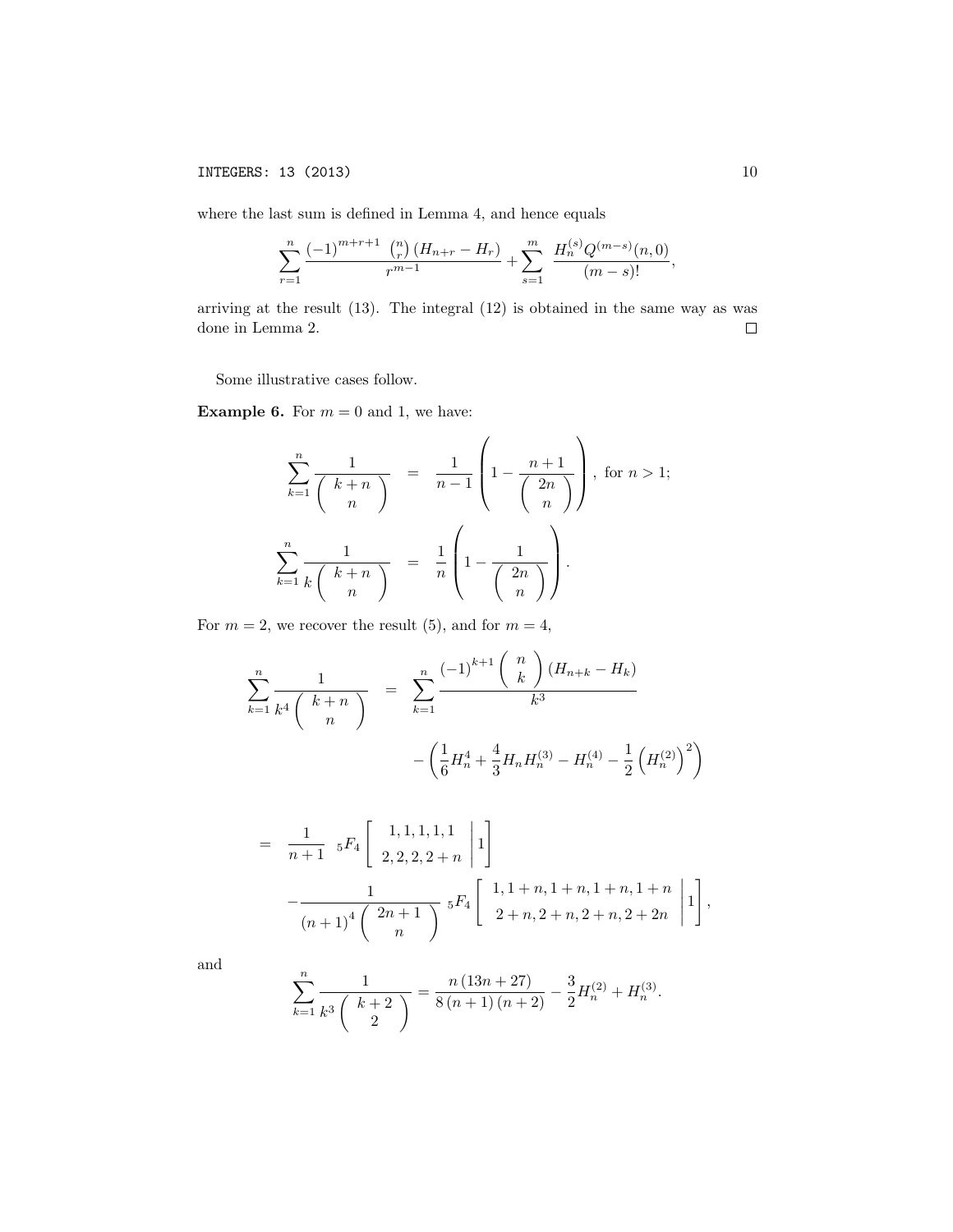Remark 7. Some infinite versions of (12) have been evaluated (see [13], for example):

$$
\sum_{k\geq 1} \frac{1}{k^4 \binom{k+n}{n}} = \zeta(4) - H_n \zeta(3) + \frac{\zeta(2)}{2} \left[ (H_n)^2 + H_n^{(2)} \right] \n+ \sum_{r=1}^n \frac{(-1)^r}{r^3} \binom{n}{r} H_r,
$$
\n
$$
\sum_{k\geq 1} \frac{(-1)^k}{k^4 \binom{k+n}{n}} = -\frac{7}{8} \zeta(4) + \frac{3}{4} H_n \zeta(3) - \frac{\zeta(2)}{4} \left[ (H_n)^2 + H_n^{(2)} \right] \n+ \sum_{r=1}^n \frac{(-1)^r}{r^3} \binom{n}{r} (H_{\frac{r}{2}} - H_r)
$$

and

$$
\sum_{k\geq 1}\frac{1}{k^2\left(\begin{array}{c}k+n\\n\end{array}\right)} = \zeta(2) - H_n^{(2)}.
$$

Acknowledgement. The authors wish to thank the anonymous referee for many valuable comments which have improved the presentation of the paper.

#### References

- [1] H. Belbachir, M. Rahmani and B. Sury. *Alternating sums of the reciprocals of binomial coe*ffi*cients.* J. Integer Seq. 15 (2012), Article 12.2.8.
- [2] J. Choi. *Certain summation formulas involving harmonic numbers and generalized harmonic numbers.* Appl. Math. Comput*.* 218 (2011), 734-740.
- [3] J. Choi and H. M. Srivastava. *Some summation formulas involving harmonic numbers and generalized harmonic numbers.* Math. Comp. Modelling. 54 (2011), 2220-2234.
- [4] H. W. Gould. *Combinatorial Identities.* Morgantown Printing and Binding Co., New York, 1972.
- [5] R. L. Graham, D. E. Knuth, and O. Patashnik. *Concrete Mathematics.* Addison-Wesley, Massachusetts, 2*nd* Ed., 1994.
- [6] H. Liu and W. Wang. *Harmonic number identities via hypergeometric series and Bell polynomials.* Int. Trans. Sp. Functions. 23 (2012), 49-68.